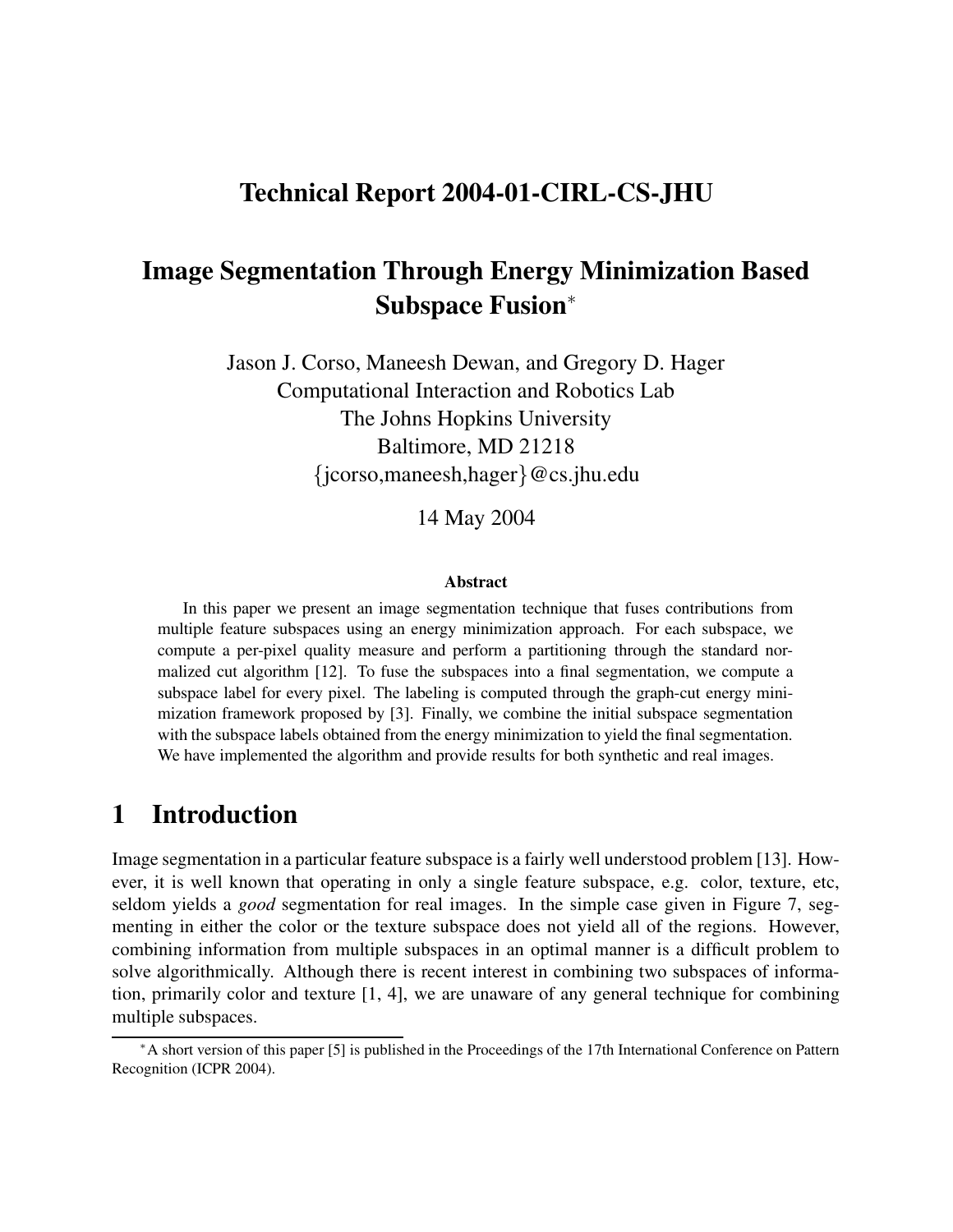The obvious approach one might take to combine information from multiple subspaces is to construct a large feature vector with components from each of the subspaces, and then employ a standard segmentation approach. However, it is not clear that such an approach makes good use of each subspace, and the *curse of dimensionality* may render the problem intractable.

In this paper we propose a method that fuses separate segmentations from multiple subspaces into one final segmentation. The fusion is performed in the graph-cuts based energy minimization framework [3, 10]; such an energy minimization approach attempts to capture the global structure of an image where local techniques would fail.

## **1.1 Related Work**

The literature on image segmentation is dense. Here, we sample relevant papers. Jain et al. [8] provide a complete survey of data clustering techniques. Our approach uses the normalized cuts [12] image segmentation in each subspace independently. This approach is one of a class of techniques characterized by Weiss [13] as an eigendecomposition of the affinity matrix.<sup>1</sup> In these approaches, dominant eigenvectors of the affinity matrix are used to recursively partition the image yielding a global segmentation. The normalized cuts technique is also used in [11] where the authors provide a technique for combining texture information and brightness information for image segmentation.

The strength of energy minimization techniques lie in their ability to model global image structure on which local methods would normally fail. However, before the recent work by Boykov et al. [3, 2], energy minimization algorithms were typically solved through simulated annealing methods which rendered them computationally intractable. Their framework provides an approximate solution to the minimization in polynomial time. While not all energies can be minimized using graph cuts, Kolmogorov and Zabih [10] define the class of energy functions which are graph representable and thus can be minimized using graph cuts. The graph cut minimization techniques have been successfully applied to image restoration [3], stereo [9], and joint stereo-background separation [7].

## **2 Approach**

We propose a technique that computes segmentations in multiple separate subspaces and then fuses them in a manner that attempts to capture the global image structure. The thrust of our work is to select an appropriate subspace for regions in the image based on the underlying image structure in that region. We propose a general energy minimization algorithm that computes this selection, or *labeling*.

We first concentrate on our approach for combining the results of segmentation algorithms. To this end, let S be the set of labels for the considered subspaces and  $\mathcal I$  be the set of image pixel locations. For every subspace  $s \in \mathcal{S}$  we define two functions: the quality function<sup>2</sup>  $Q_s : \mathcal{I} \to [0, 1]$ and the segmentation  $C_s : \mathcal{I} \to \mathbb{Z}_s$  with the restriction that  $\mathbb{Z}_{s_1} \cap \mathbb{Z}_{s_2} = \emptyset$ . Intuitively, the quality function should measure the expectation that a pixel neighborhood will yield a promising

<sup>&</sup>lt;sup>1</sup>The affinity matrix is a large matrix containing information about inter-pixel affinity (similarity or dissimilarity).

 $20$  being the best quality and 1 the worst quality.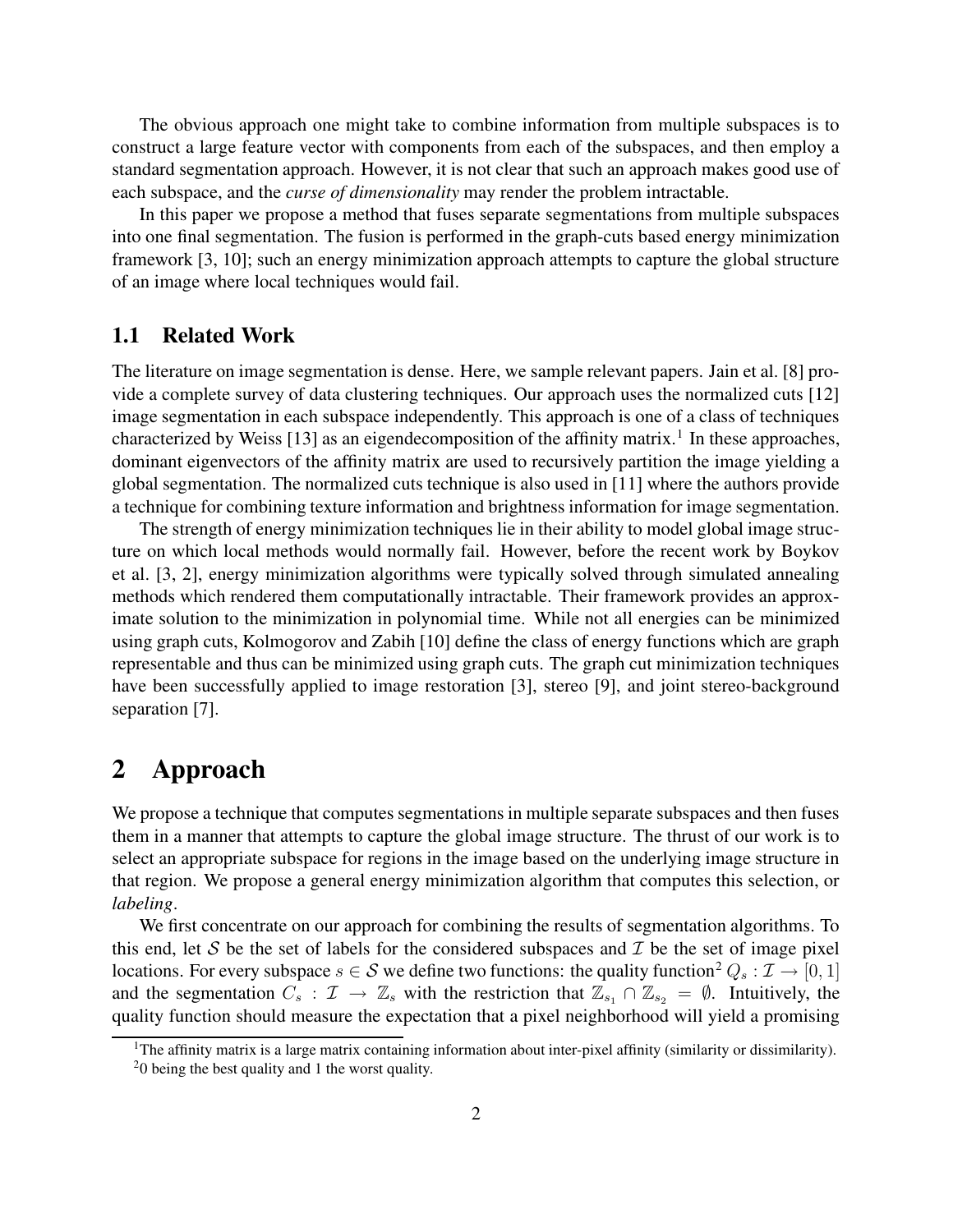segmentation. Q is the set of quality functions  $\{Q_s, s \in S\}$  over all subspaces and C is similarly the set of segmentations  $\{C_s, s \in S\}$  over all subspaces. One can employ a variety of techniques to compute  $Q$  and  $C$ ; in Section 3 we provide the complete algorithm and examples of techniques to compute  $Q$  and  $C$  in Section 4.1.

### **2.1 Labeling via Energy Minimization**

As discussed in [10], there is a certain class of energy functionals that can be minimized using graph cuts. The energy function we choose belongs to that class of functionals. The input to the energy minimization algorithm is the set of quality measures  $Q$  and segmentations  $C$ . The output is to associate a labeling  $L : \mathcal{I} \to \mathcal{S}$  for each pixel  $i \in \mathcal{I}$  that is the *best* subspace from the set of subspaces  $S$ . We assume that the clustering obtained in each subspace is the optimal one for that subspace. Thus, wherever the quality measure is good for a particular subspace, the clustering for that subspace will also be good. Based on [3], the energy functional that we minimize is

$$
E(\mathcal{L}) = \sum_{i \in I} Q_{L(i)}(i) + \sum_{i,j \in N} V_{i,j}(L(i), L(j))
$$
\n(1)

where N is the neighborhood over a set of pixels,  $V_{i,j}$  is the discontinuity preserving smoothness or the interaction term between neighboring pixels  $i$  and  $j$ . It is defined based on the clustering in each of the subspaces. We simplify the notation  $L(i)$  to be  $L_i$  here.

$$
V_{i,j}(L_i, L_j) = k_2 + (k_1 - k_2) \cdot \delta(C_{L_i}(i), C_{L_i}(j)) \cdot \delta(C_{L_j}(i), C_{L_j}(j))
$$
\n(2)

where  $C_{L_i}$  denotes the clustering in the subspace with label L at pixel i,  $k_2 > k_1$  and  $\delta$  is the Kronecker delta function.

#### **2.1.1 Minimizing the Energy Functional**

Following [3], we construct a set of graphs to minimize (1). The graphs are constructed without a-nodes and the  $\alpha$ -expansion steps<sup>3,4</sup> are employed to minimize the energy. We explain the minimization of (1) with an exemplary graph for two pixels during one  $\alpha$ -expansion step is presented in Figure 1 where the  $\hat{Q}_{L(p)}(p)$  terms are defined by

$$
\hat{Q}_{L(p)}(p) = \begin{cases} \infty & L(p) = \alpha \\ Q_{L(p)}(p) & \text{otherwise} \end{cases}
$$
 (3)

In an  $\alpha$ -expansion step, the max-flow is computed from the  $\alpha$  node (source) to the  $\bar{\alpha}$  node (sink). The cut is defined by those edges which are saturated during the max-flow algorithm. The pixels are then labeled depending on which of their terminal edges (either  $\alpha$  or  $\bar{\alpha}$ ) is cut. If the  $\alpha$ edge is cut for a pixel p, the pixel takes on the new label  $\alpha$ : i.e.  $L_p = \alpha$ . But if the  $\bar{\alpha}$  edge is cut for a pixel, the labeling does not change. Figure 2 presents the possible cuts on the example graph:

<sup>&</sup>lt;sup>3</sup>One  $\alpha$ -expansion is a single step of the approximation algorithm used to minimize the energy functional [3].

<sup>4</sup>Hence the use of small values for high quality and large values for low quality (Section 4.1 for more information).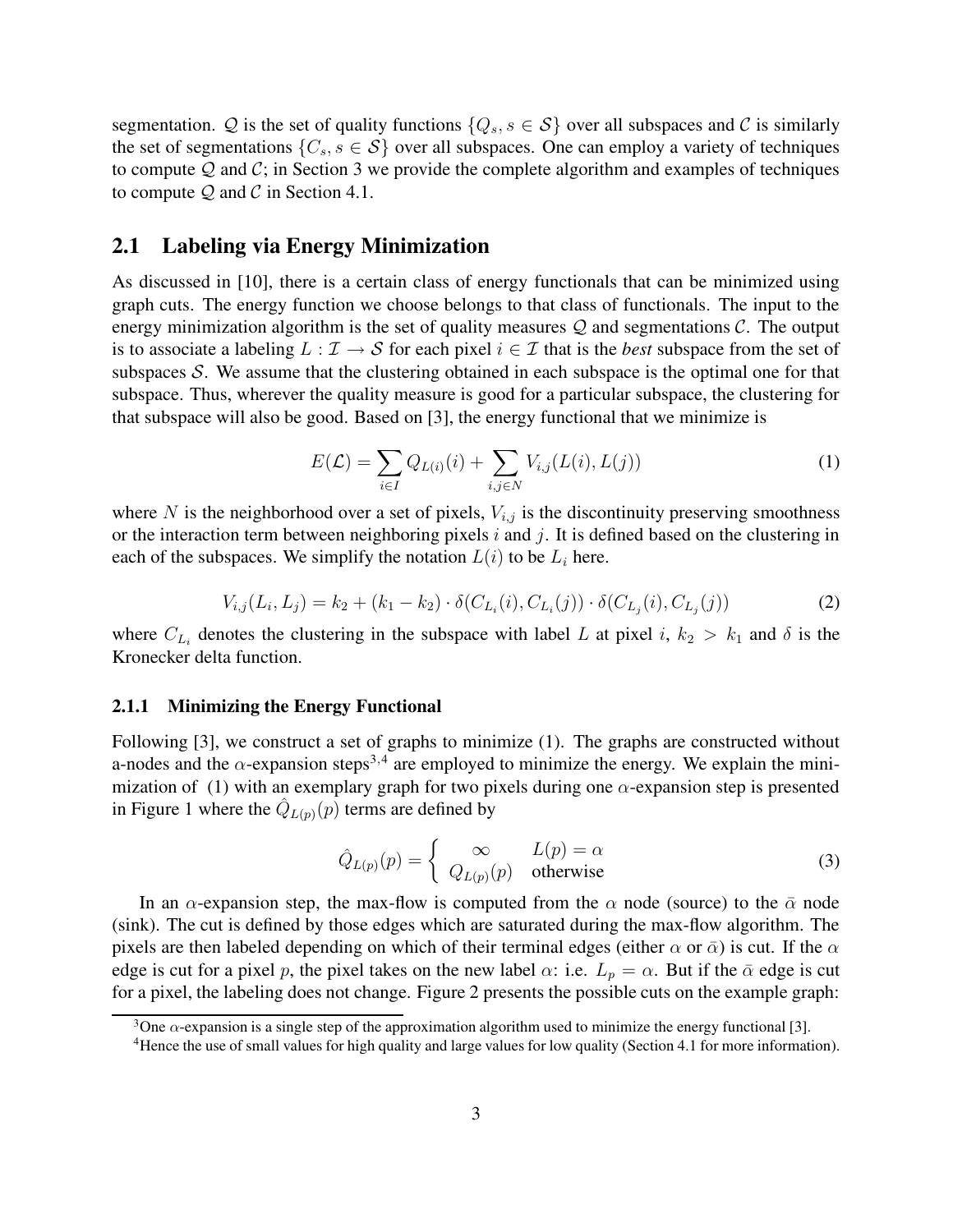

Figure 1: An exemplary graph for two pixels depicting one  $\alpha$ -expansion step.

- **Cut 1** Assigns i and j to label  $\alpha$ .
- **Cut 2** Preserves the previous labeling for i and j.
- **Cut 3** Preserves i and assigns j to  $\alpha$ .
- **Cut 4** Assigns *i* to  $\alpha$  and preserves *j*.



Figure 2: The four possible cuts(resulting labelings) from the max-flow procedure on the two-pixel example graph. The cuts are depicted by the blue-dashed lines.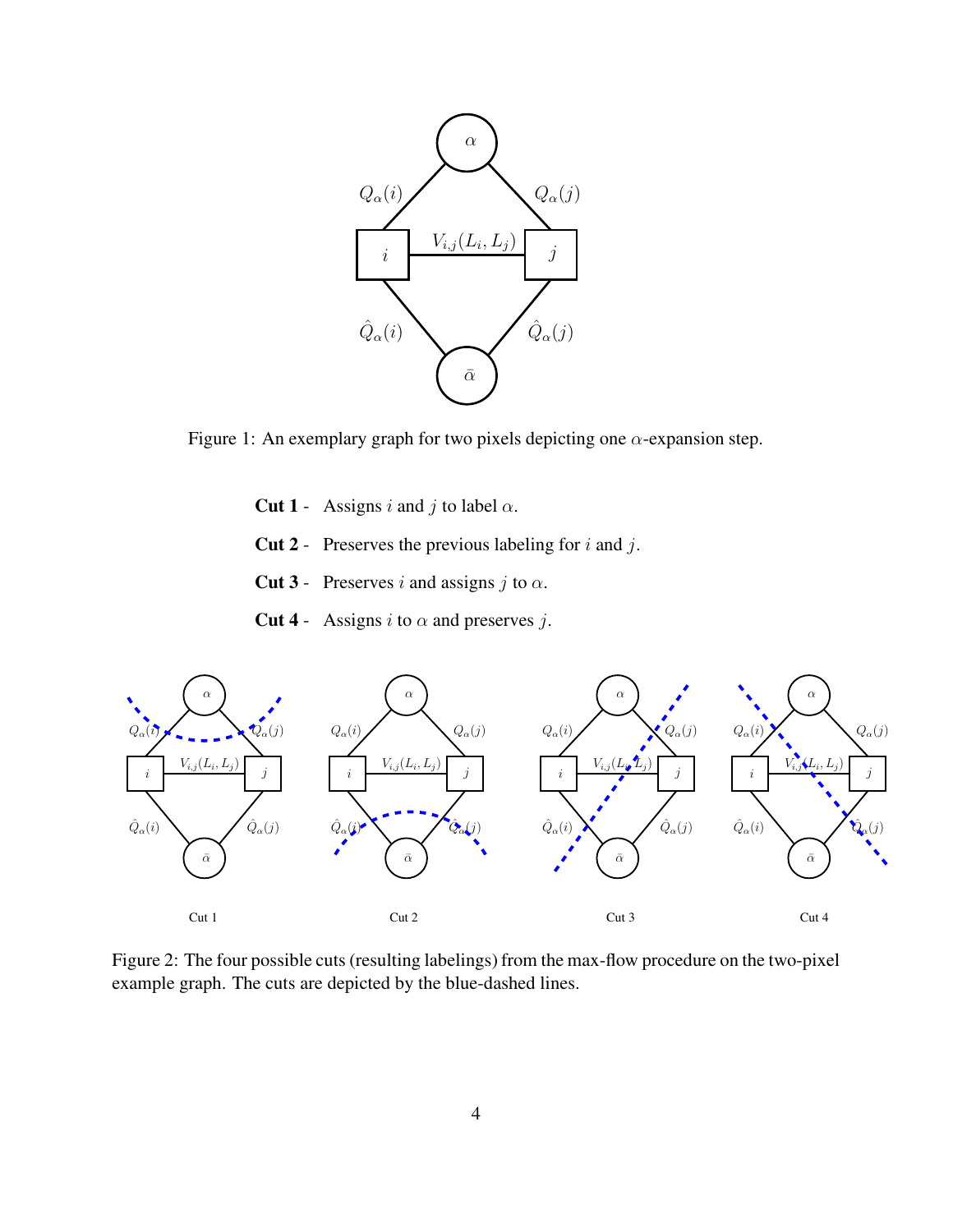#### **2.1.2 The Interaction Term**  $V_{i,j}$

We explain the interaction term (2) by providing an intuitive motivation and then highlighting informative cases. Intuitively, the interaction term (2) attempts to preserve the boundary at  $L_i$ and  $L_j$  if either subspace segmentation  $C_{L_i}$  or  $C_{L_j}$  indicates a boundary. Additionally, it enforces smoothness in the labeling by linking adjacent pixels. We analyze the effect of the interaction term on two datasets in Section 2.1.3.

Referring to (2), for one  $\alpha$ -expansion step there are five cases on the parameters of the interaction term. Here, the set of possible subspaces is  $\{\alpha, \beta, \gamma\}$ . The following table enumerates them (note that each case has either 2 or 4 subcases that depend on the subspace clustering  $C_{\alpha}$ ,  $C_{\beta}$ ,  $C_{\gamma}$ ).

|                           | $L_i$    | $L_j$    |
|---------------------------|----------|----------|
|                           | $\alpha$ | $\alpha$ |
| $\overline{2}$            |          |          |
| $\boldsymbol{\mathsf{a}}$ |          | $\alpha$ |
| 4                         | $\alpha$ |          |
| 5                         |          |          |



Figure 3: An example of case 1 where both i and j have the  $\alpha$  label during an  $\alpha$ -expansion step.

We examine a subcase of case 5 in detail through Figure 4. Both subspace clusterings have different labels, and the interaction term is high  $(k_2)$  and acts as a discontinuity preserving constraint between neighborhoods of pixels. The quality values drive the max-flow computation and govern the resulting cut; the only cut that has the potential to change the resulting segmentation here is the cut through  $(\alpha, i)$  and  $(\alpha, j)$ , and this should only happen if the quality for i and j in subspace  $\alpha$  is very good. An important point to note is that the quality terms are the driving force in the  $\alpha$ -expansion labeling with interaction terms present to enforce smoothness in some cases and to preserve discontinuities in others.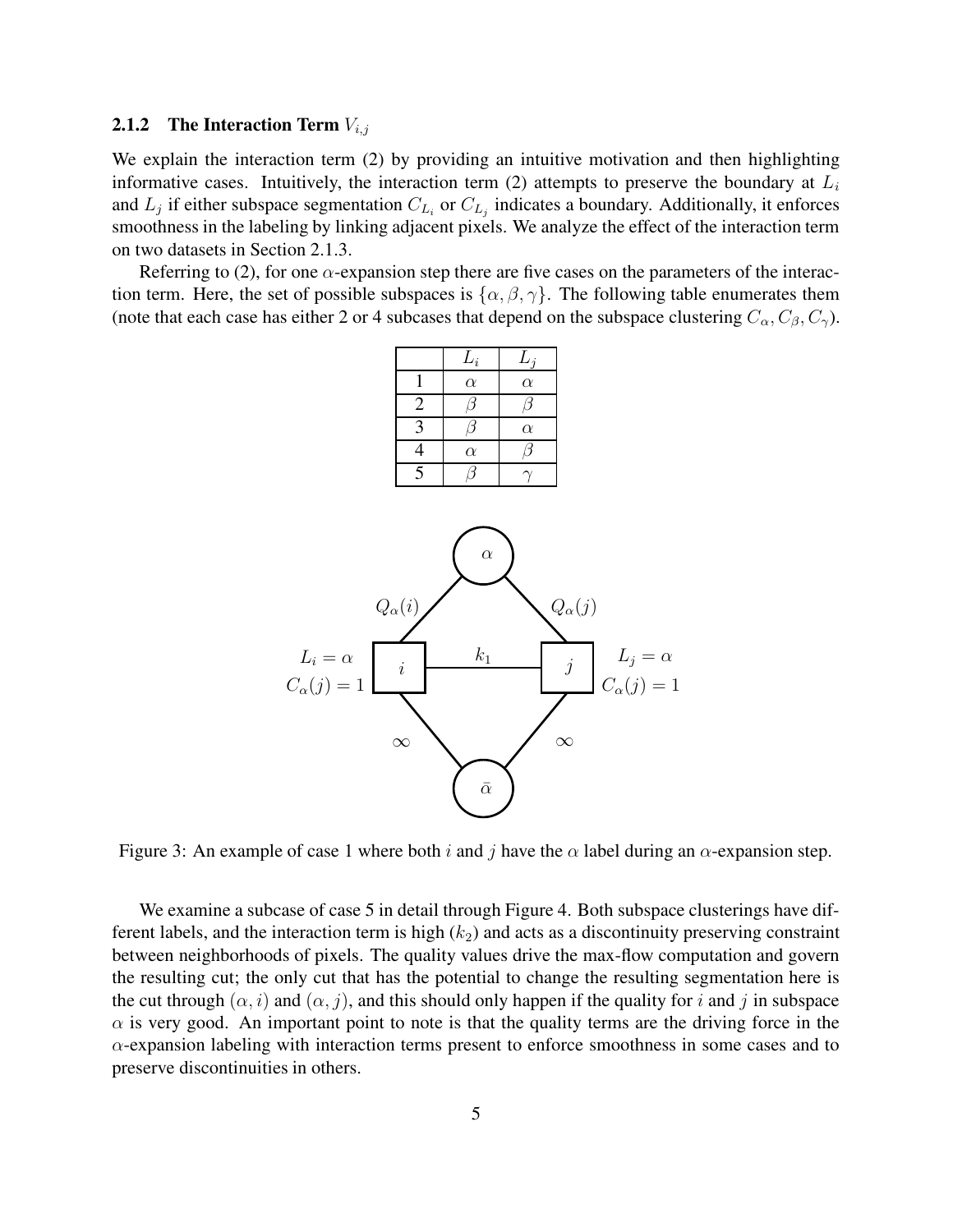We note that case 1 is redundant. Refer to Figure 3 for a labeled graph highlighting case 1 with the subspace clustering at i and j being equal. It is easy to see that the  $V_{i,j}$  term plays no role here because the two sink edges  $(i, \bar{\alpha})$  and  $(j, \bar{\alpha})$  have infinity weight and thus can never be cut.<sup>5</sup>



Figure 4: An example of case 5 where both i and j have labels different than  $\alpha$  during an  $\alpha$ expansion step.

#### **2.1.3 Influence of the Interaction Term**  $V_{i,j}$

In this section, we analyze the effect of the interaction term on the labeling of two example images. Figure 5 contains the two labelings for each image: on the left is the labeling with the interaction term and on the right is the labeling without the interaction term. For the checker board image, we see that the interaction term plays a very small role. This is due to the low frequency quality measures computed on this image (Figure 7).

However, for the zebra image, we find that the interaction term plays a strong role in preserving the smoothness of the resulting labeling. Referring to the zebra quality images in Figure 8, we find ambiguous quality in the mid-section of the smaller zebra. Thus, a greedy algorithm would perform similar to the right side (without any interaction term) and separate the smaller zebra into multiple clusters. However, our algorithm incorporates neighborhood information (through the interaction term) and the resulting labeling is smoother in the regions with ambiguous quality.

#### **2.1.4 Proof that (1) is Graph-Minimizable**

In order to prove that the energy function we use belongs to the class of functions in [10], we rewrite the energy function in the same notation as used there. Let  $x_1, x_2, \ldots, x_n, n = |\mathcal{I}|$  be the

<sup>&</sup>lt;sup>5</sup>Remember, that an edge with high weight (capacity) can bear more flow than an edge with low weight. During the max-flow computation, in general, edges are saturated sooner if they have low capacity, and it is the saturated edges which become part of the cut. Thus, an  $\infty$ -weighted edge can never be cut.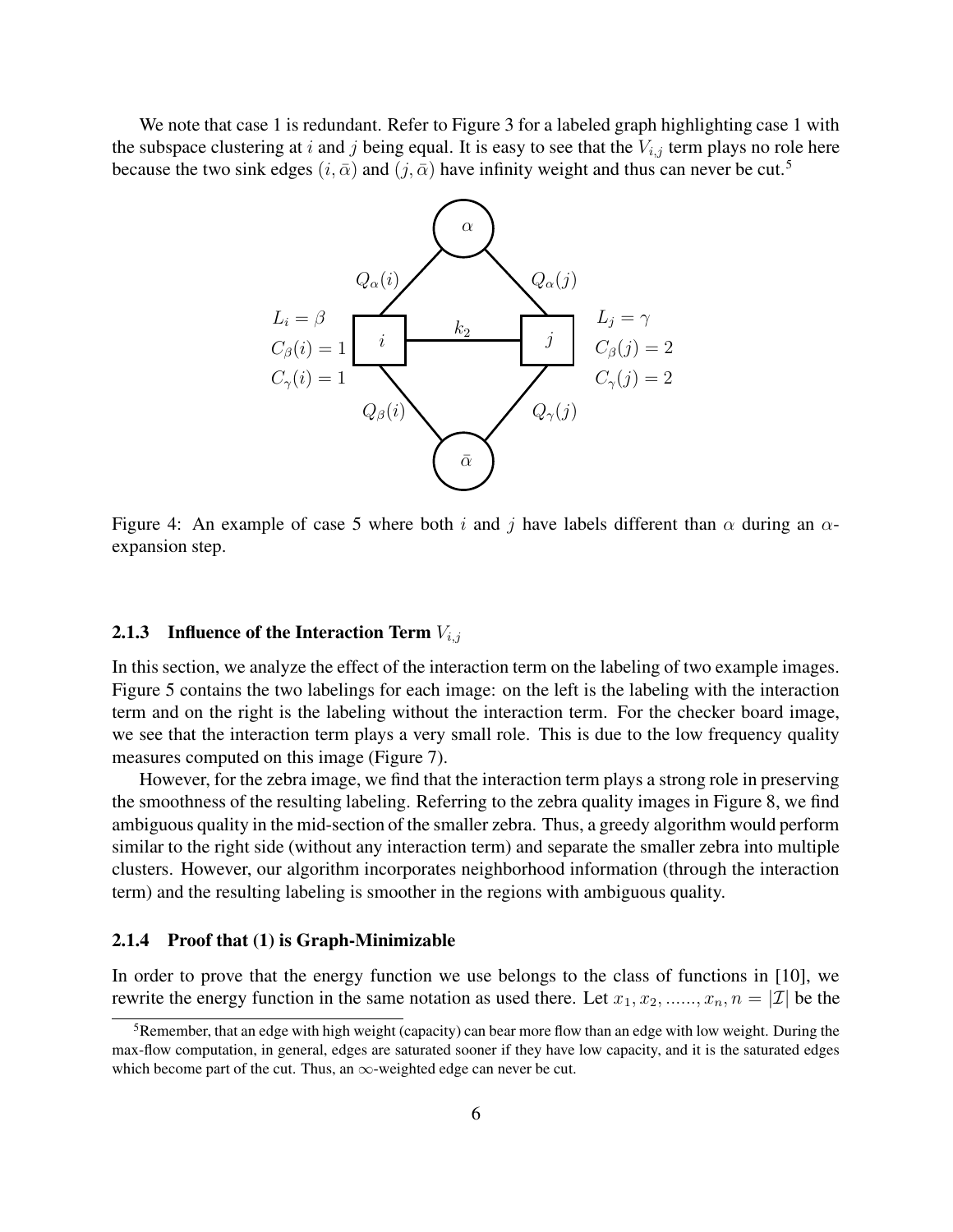binary variables associated with each pixel  $i \in \mathcal{I}$ . The energy functional we minimize can then be rewritten in terms of these binary variables  $x_i$  as

$$
E(x_1, ..., x_n) = \sum_{i \in I} D_i(l_i(x_i)) + \sum_{i,j \in N} V_{i,j}(l_i(x_i), l_j(x_j))
$$
\n(4)

where

$$
\forall i \in I \quad l_i(x_i) = \begin{cases} l^0_i, & x_i = 0 \\ \alpha, & x_i = 1 \end{cases}
$$

Here  $l_i^0$  is the labeling for pixel i before the  $\alpha$ -expansion step. It has been shown in [10] that the energy function in (4) is graph-representable if and only if the  $V_{i,j}$  satisfies the following inequality.

$$
\underbrace{V_{i,j}(l_i(0), l_j(0)) + V_{i,j}(l_i(1), l_j(1))}_{L.H.S.} \leq \underbrace{V_{i,j}(l_i(0), l_j(1)) + V_{i,j}(l_i(1), l_j(0))}_{R.H.S.}
$$
\n<sup>(5)</sup>

**Claim 1** *The*  $V_{i,j}$  *in* (2) *satisfies the inequality condition in* (5)*.* 

To show that  $V_{i,j}$  in (2) is graph-representable, we consider all possible cases and show that (5) is satisfied by all of them.

Case 1.  $l_i(0) = l_j(0) = \alpha$ .

Substituting in the equation (5), all terms become equal to  $V_{i,j}(\alpha, \alpha)$ . The L.H.S. of the equation is equal to the R.H.S. thus satisfying the inequality condition.

Case 2.  $l_i(0) = \alpha$  and  $l_j 0 = \bar{\alpha}$  OR  $l_i(0) = \bar{\alpha}$  and  $l_j 0 = \alpha$ . In this case, after substitution equation (5) becomes

L.H.S. = 
$$
V_{i,j}(\alpha, \bar{\alpha}) + V_{i,j}(\alpha, \alpha)
$$
  
R.H.S. =  $V_{i,j}(\alpha, \alpha) + V_{i,j}(\bar{\alpha}, \alpha)$ 

Since  $V_{i,j}(\bar{\alpha}, \alpha) = V_{i,j}(\alpha, \bar{\alpha})$  as  $V_{i,j}$  is symmetric by definition, the equality condition in (5) holds.



Figure 5: Labeling results from graph-cut methods with (left) and without (right) inclusion of the interaction term for the synthetic dataset and the zebra image.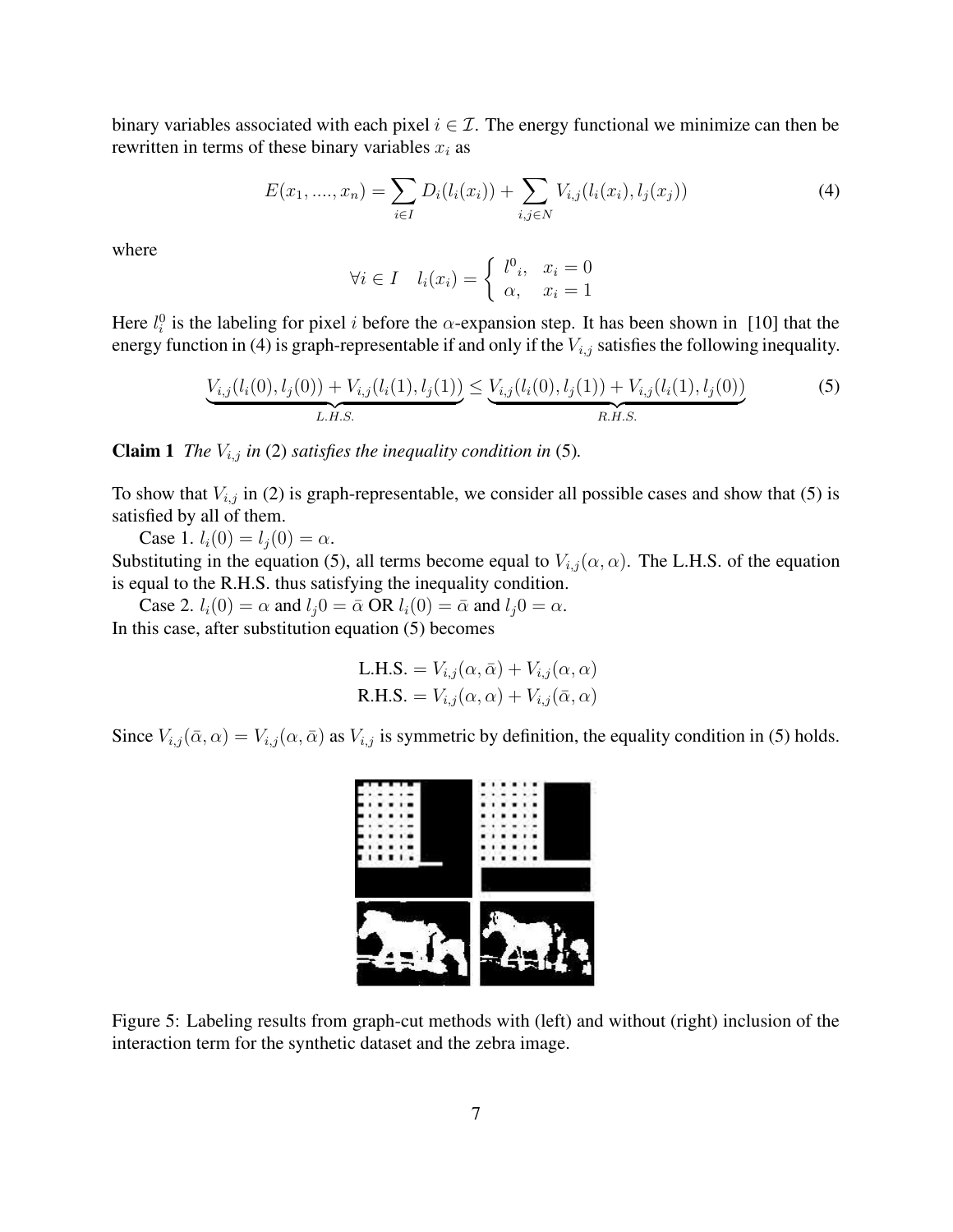Case 3.  $l_i(0) = l_i(0) = \bar{\alpha}$ . After substitution, equation (5) for this case becomes

L.H.S. = 
$$
V_{i,j}(\bar{\alpha}, \bar{\alpha}) + V_{i,j}(\alpha, \alpha)
$$
  
R.H.S. =  $V_{i,j}(\bar{\alpha}, \alpha) + V_{i,j}(\alpha, \bar{\alpha})$ 

Depending on the clustering of pixels i, j in both  $\alpha$  and  $\bar{\alpha}$  subspaces, we have four sub-cases outlined in the following table. One can see from the table for all the four cases that the L.H.S.  $\leq$ R.H.S. and thus the inequality condition in (5) holds.

|           | Clustering of i, j in $\alpha$ subspace   Clustering of i, j in $\bar{\alpha}$ subspace | L.H.S.      | R.H.S.      |
|-----------|-----------------------------------------------------------------------------------------|-------------|-------------|
| Same      | Same                                                                                    | $k_1 + k_1$ | $k_1 + k_1$ |
| Different | Same                                                                                    | $k_1 + k_2$ | $k_2 + k_2$ |
| Same      | Different                                                                               | $k_2 + k_1$ | $k_2 + k_2$ |
| Different | Different                                                                               | $k_2 + k_2$ | $k_2 + k_2$ |

Case 4.  $l_i(0) = \beta$ ,  $l_i(0) = \gamma$  s.t.  $\beta$ ,  $\gamma \in \bar{\alpha}$  &  $\beta \neq \gamma$ . The equation (5) for this case becomes

L.H.S. = 
$$
V_{i,j}(\beta, \gamma) + V_{i,j}(\alpha, \alpha)
$$
  
R.H.S. =  $V_{i,j}(\beta, \alpha) + V_{i,j}(\alpha, \gamma)$ 

There are eight sub-cases depending on the clustering of the pixels i, j in  $\alpha$ ,  $\beta$  and  $\gamma$  subspaces. In the following table, these sub-cases are enumerated. The  $L.H.S. \leq R.H.S.$  in all of them and thus the inequality condition in (5) holds.

| Clustering of $i, j$ in | Clustering of $i, j$ in | Clustering of $i, j$ in | L.H.S.      | R.H.S.      |
|-------------------------|-------------------------|-------------------------|-------------|-------------|
| $\alpha$ subspace       | $\beta$ subspace        | $\gamma$ subspace       |             |             |
| Same                    | Same                    | Same                    | $k_1 + k_1$ | $k_1 + k_1$ |
| Same                    | Different               | Same                    | $k_2 + k_1$ | $k_2 + k_1$ |
| Same                    | Same                    | Different               | $k_2 + k_1$ | $k_1 + k_2$ |
| Same                    | Different               | Different               | $k_2 + k_1$ | $k_2 + k_2$ |
| Different               | Same                    | Same                    | $k_1 + k_2$ | $k_2 + k_2$ |
| Different               | Same                    | Different               | $k_2 + k_2$ | $k_2+k_2$   |
| Different               | Different               | Same                    | $k_2 + k_2$ | $k_2 + k_2$ |
| Different               | Different               | Different               | $k_2 + k_2$ | $k_2 + k_2$ |

As, the condition in (5) is satisfied by all the possible cases, the energy function (1) used for subspace fusion is graph representable.

## **2.2 Fusion of Subspaces**

The final step of our algorithm performs the fusion of the subspace segmentations  $\mathcal C$  based on the labeling L. Each pixel  $i \in \mathcal{I}$  in the final segmentation is assigned to the region based on its labeling  $L(i)$  and the subspace segmentation  $C_{L(i)}$ :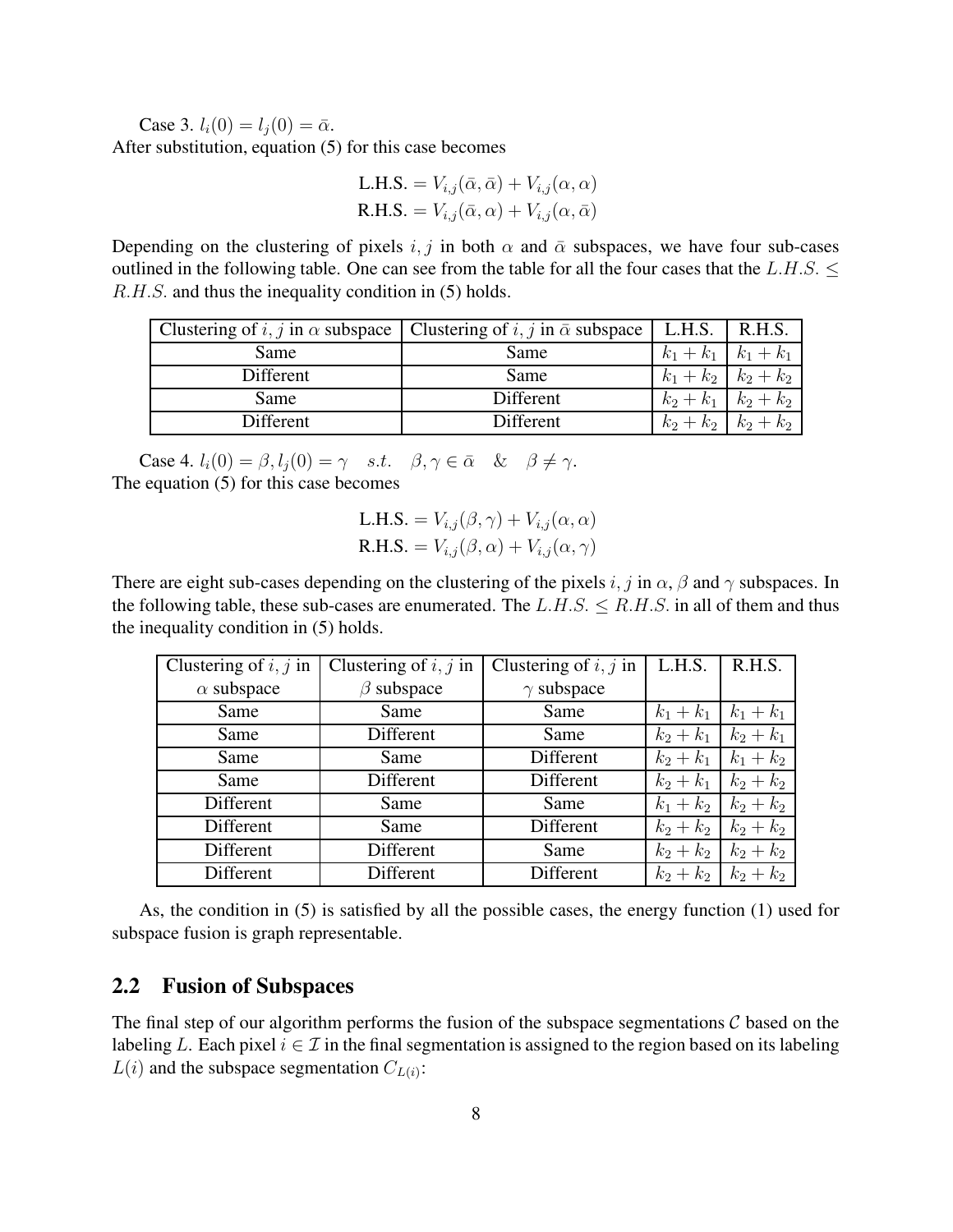$$
C_f(i) = C_{L(i)}(i), \ \forall i \in \mathcal{I}
$$
\n
$$
(6)
$$

Note that a boundary in  $L$  creates a boundary in the final segmentation. Likewise, note that boundaries in the highest quality regions (over which  $L$  is constant) are preserved. To reduce noise, we first median filter L.

# **3 The Complete Algorithm**

The complete segmentation algorithm is presented in Figure 6. We initially compute a standard single-subspace segmentation using the normalized cuts algorithm [12] and a pixel-coefficient for each subspace that measures the subspace quality. These two quantities drive the energy minimization which assigns a per-pixel subspace label that is then used in a fusion procedure.

| <b>SEGMENT</b> ( Input Image $I$ ) |                                          |  |
|------------------------------------|------------------------------------------|--|
|                                    | for each (subspace $s \in \mathcal{S}$ ) |  |
| 2                                  | foreach (pixel $i \in \mathcal{I}$ )     |  |
| 3                                  | Compute quality $Q_s(i)$                 |  |
| 4                                  | Compute clustering $C_s(\mathcal{I})$    |  |
| 5                                  | Compute labeling $L(\mathcal{I})$        |  |
| 6                                  | foreach (pixel $i \in \mathcal{I}$ )     |  |
|                                    | $C_f(i) = C_{L(i)}(i)$                   |  |
| 8                                  | return $C_f$ as final segmentation       |  |

Figure 6: Proposed segmentation algorithm.

We employ the standard normalized cuts algorithm [12] to compute subspace segmentation  $(C_k, k \in S)$  and choose to use the dominant 6 eigenvectors of the affinity matrix instead of performing explicit recursion. We follow the same formula to compute the affinity matrix  $A$  as [12]; namely, we populate the entries of  $A$  as the product of the feature subspace similarity term and the clamped spatial proximity term. Specifically, for pixels i and j let  $X_{ij} = || \mathbf{X}(i) - \mathbf{X}(j) ||_2$  where  $X(i)$  is the spatial location of pixel i,

$$
A_{ij} = e^{\frac{-\|\mathbf{F}(i) - \mathbf{F}(j)\|_2}{\sigma_F}} * \begin{cases} e^{\frac{-X_{ij}}{\sigma_X}} & \text{if } X_{ij} < r \\ 0 & \text{otherwise} \end{cases}
$$
 (7)

where  $F(i)$  is the feature vector based on feature subspace (see Section 4.1 for examples of F) and r is the neighborhood truncation threshold. We follow [12] in our choices of parameters,  $r, \sigma_F, \sigma_X$ : 5, 0.01, 4.0 respectively.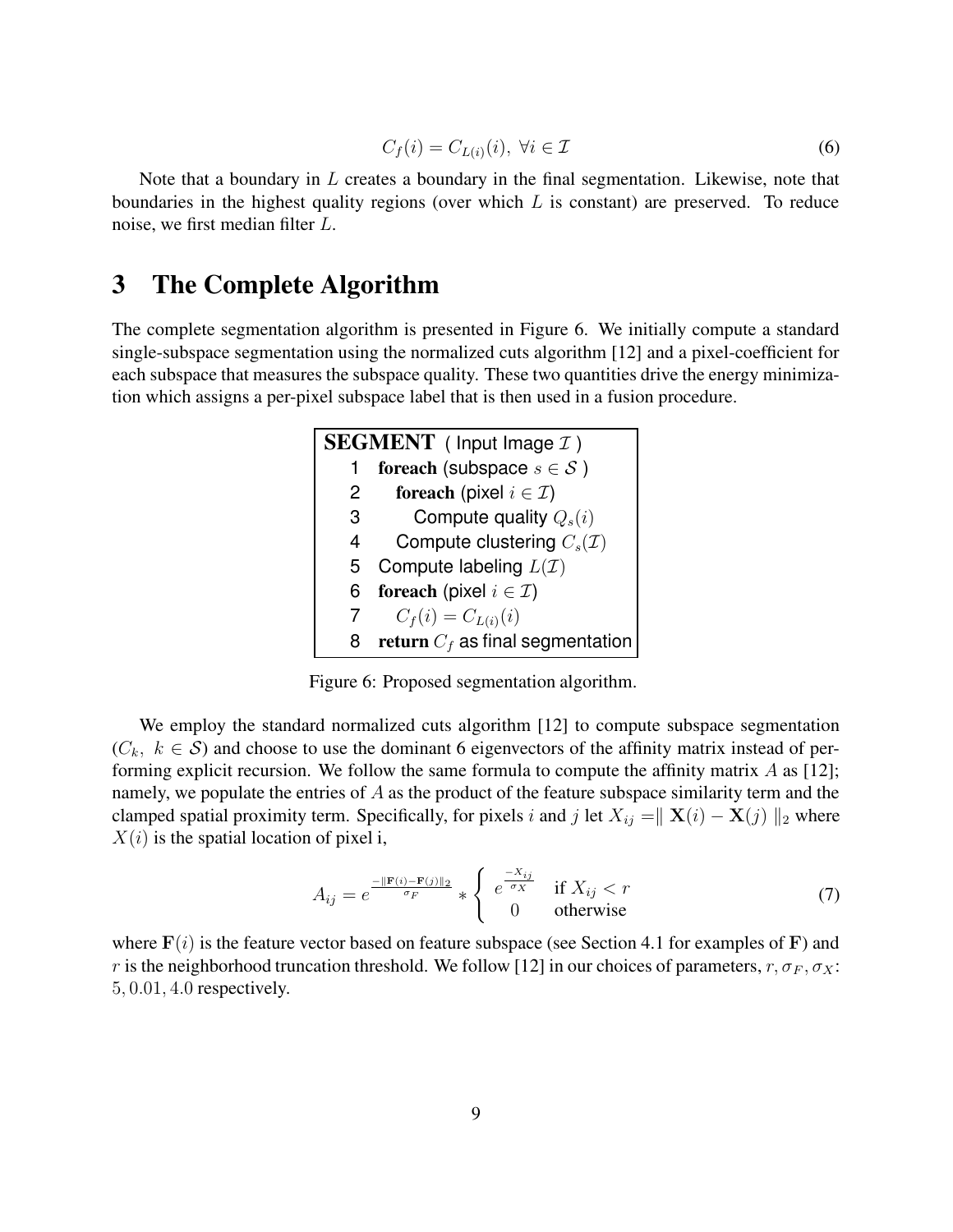## **4 Experiments**

In this paper, we consider techniques and results for the color and texture feature subspaces only; however, there is no inherent limitation in our approach limiting it to these two subspaces. We present results for both synthetic and real data.

## **4.1 Subspace Definitions**

In both the color and texture subspaces, we use an intuitive approach to measuring quality ( $Q_c$ and  $Q_t$ ): the variance of the image  $I$ . For the color subspace, regions with low color variance are expected to yield good segmentation. We take a conservative measurement and use the colorchannel with the worst variance. Let  $i \in \mathcal{I}$  be a pixel in the image,  $\mathcal{N}_i$  be a neighborhood of pixels about *i*,  $\mu^p(i) = \frac{1}{|N|}$  $\frac{1}{|N|} \sum_{x \in N} \mathcal{I}^p(x)$  where  $p \in \mathbf{r}$ , g, b, i is a plane of the color image or grayscale, and  $\sigma^p(i) = \frac{1}{\vert \Lambda_i}$  $\frac{1}{|\mathcal{N}|}\sum_{x\in\mathcal{N}}(\mathcal{I}^p(\mathbf{x})-\mu^p(i))^2.$ 

$$
\sigma_c(i) = \max[\sigma^{\mathbf{r}}(i), \ \sigma^{\mathbf{g}}(i), \ \sigma^{\mathbf{b}}(i)] \tag{8}
$$

$$
\sigma_t(i) = \sigma^{\dot{1}}(i) \tag{9}
$$

By convention (Section 2.1), we define quality 0 as best quality and 1 as worst quality. Let  $\eta$  be a threshold on the max color variance allowed (we use 0.2 in our experiments).

$$
Q_c(i) = \begin{cases} 1 & \text{if } \sigma_c(i) > \eta \\ \frac{\sigma_c(i)}{\eta} & \text{otherwise} \end{cases}
$$
 (10)

$$
Q_t(i) = 1 - \sigma_t(i) \tag{11}
$$

For the color and texture subspaces, we define  $F(i)$  as follows:

- **Color**  $F(i) = [v, v \cdot s \cdot \sin h, v \cdot s \cdot \cos h](i)$ , where h, s, v are the HSV values.
- **Texture**  $\mathbf{F}(i) = [[\mathcal{I} * g_1], \cdots, [\mathcal{I} * g_n]](i)$ , where the  $g_k$  are the Gabor convolution kernels [6] at various scales and orientations. In our implementation we use 4 scales and 6 orientations.

#### **4.2 Results**

Figure 7 shows the result of our algorithm on a synthetic image that contains three regions: one from the texture domain and two from the color domain. It is clearly visible that fusing the subspaces improves the segmentation significantly over either the color or texture subspace alone.

Figure 8 shows the result of subspace fusion on a real zebra image. The segmentation in both the color and texture subspaces is shown with the resultant segmentation obtained by subspace fusion.

It is important to note that the segmentation in the texture subspace in the zebra image is not very good as the segmentation was run on a very low resolution image (i.e. 100x80) where the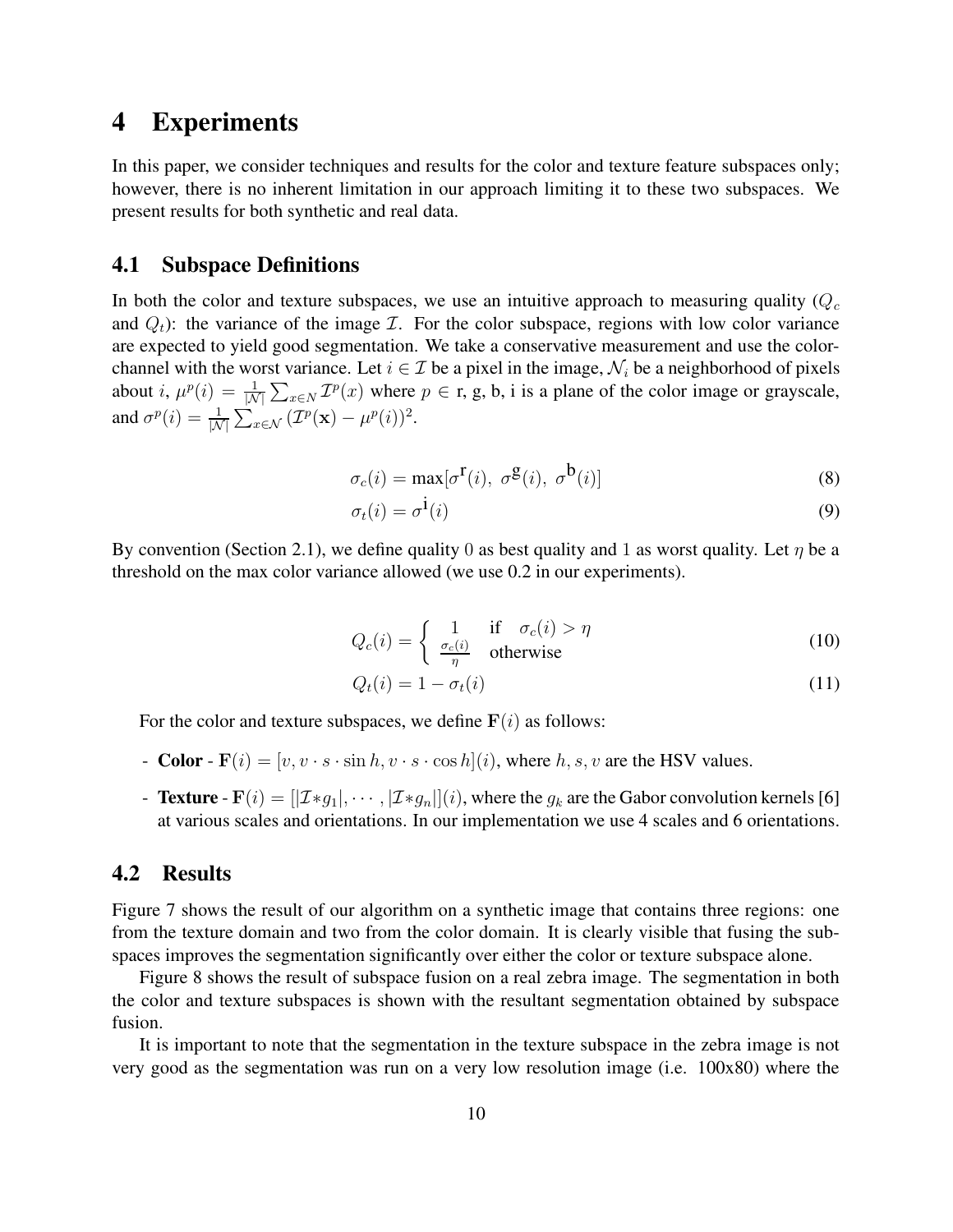

Figure 7: Result of subspace fusion on a synthetic image. First row shows the original image, and the color subspace segmentation and quality. Second row shows the texture subspace segmentation and quality and the final fusion segmentation. Note that quality ranges from 0 (black) to 1 (white) with 0 the best quality and 1 the worst quality.

texture information is subdued. We expect that on higher resolution images the results would be much better, but due to the high computation cost involved with segmenting high resolution images, we currently restrict ourselves to low resolution images.

In Figure 9, we show the quality information in both the color and texture subspace on a leopard image. The labeling assigned by the graph-cut energy minimization is also shown with black corresponding to color and white to texture. Finally the clusters and the segmentation overlaid on the original image are shown.

## **5 Conclusion and Future Work**

In this paper we have presented a technique for image segmentation which employs information from multiple subspaces. We make two contributions: First, we propose a technique to measure subspace quality based on the expectation that a local image neighborhood will yield a good segmentation for a given subspace. Second, we propose a novel use of the graph-cut based energy minimization framework [3] to fuse the subspace segmentations into a final segmentation.

Presently, we show techniques and results for the color and texture subspaces. However, there is no inherent limitation in our approach limiting it to these two subspaces.

For future work, we plan to experiment with additional subspaces: reconstruction geometry for multiple cameras, contours, neighborhood statistics, etc. Also, the texture subspace we are currently using is based on the Gabor filter response which assumes a repetitive texture. However, for cases with scale-varying texture, this measure will perform poorly. Alternatively, since the Gabor convolution provides a measure for repetitiveness, a better quality measure would be one that judges a neighborhood's repetitiveness. We are currently investigating both scale invariant repetitive texture measures and the use of Fourier analysis for computing a measure of repetitiveness. For the graph cut results, we plan to study the effect of using different size neighborhoods.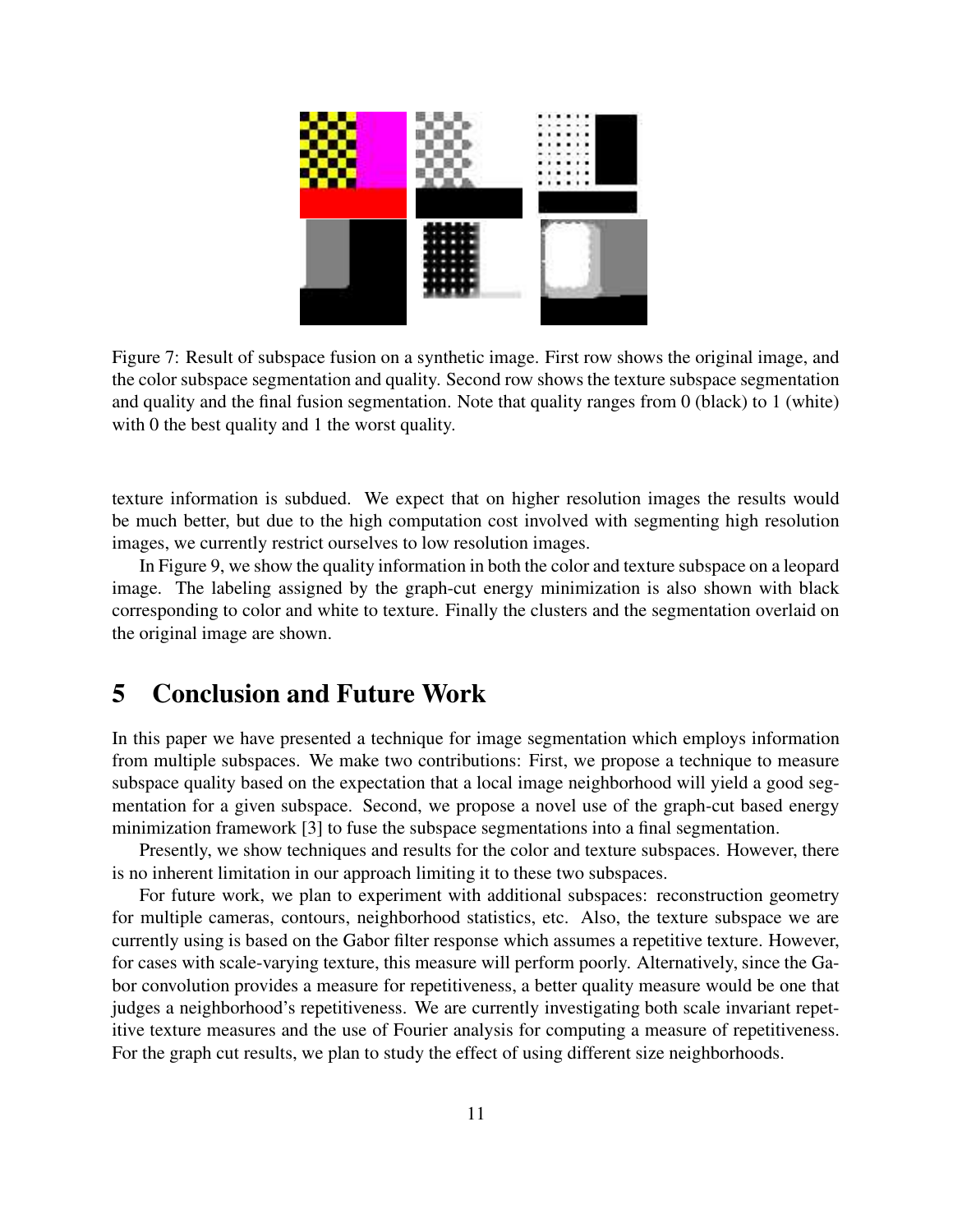

Figure 8: Complete segmentation for the zebra image. Top-left is the high resolution image and top-right is the low-resolution image used. Row 2-left is the color subspace clustering, Row 2 right is the texture subspace, Row 3-left is the color subspace quality, Row 3-right is the texture subspace quality, bottom-left is the labeling with black assigned to color, and bottom-right shows the final clustering.

**Acknowledgements** This material is based upon work supported by the National Science Foundation under Grant Nos. 0112882 and IIS-0099770. Any opinions, findings, and conclusions or recommendations expressed in this material are those of the author(s) and do not necessarily reflect the views of the National Science Foundation.

# **References**

- [1] S. Belongie, C. Carson, H. Greenspan, and J. Malik. Color- and Texture-Based Image Segmentation Using EM and Its Application to Content-Based Image Retrieval. In *International Conference on Computer Vision*, 1998.
- [2] Y. Boykov and V. Kolmogorov. An Experimental Comparison of Min-Cut/Max-Flow Algorithms for Energy Minimization in Vision. In *Energy Minimization Methods In Computer Vision and Pattern Recognition*, pages 359–374, 2001.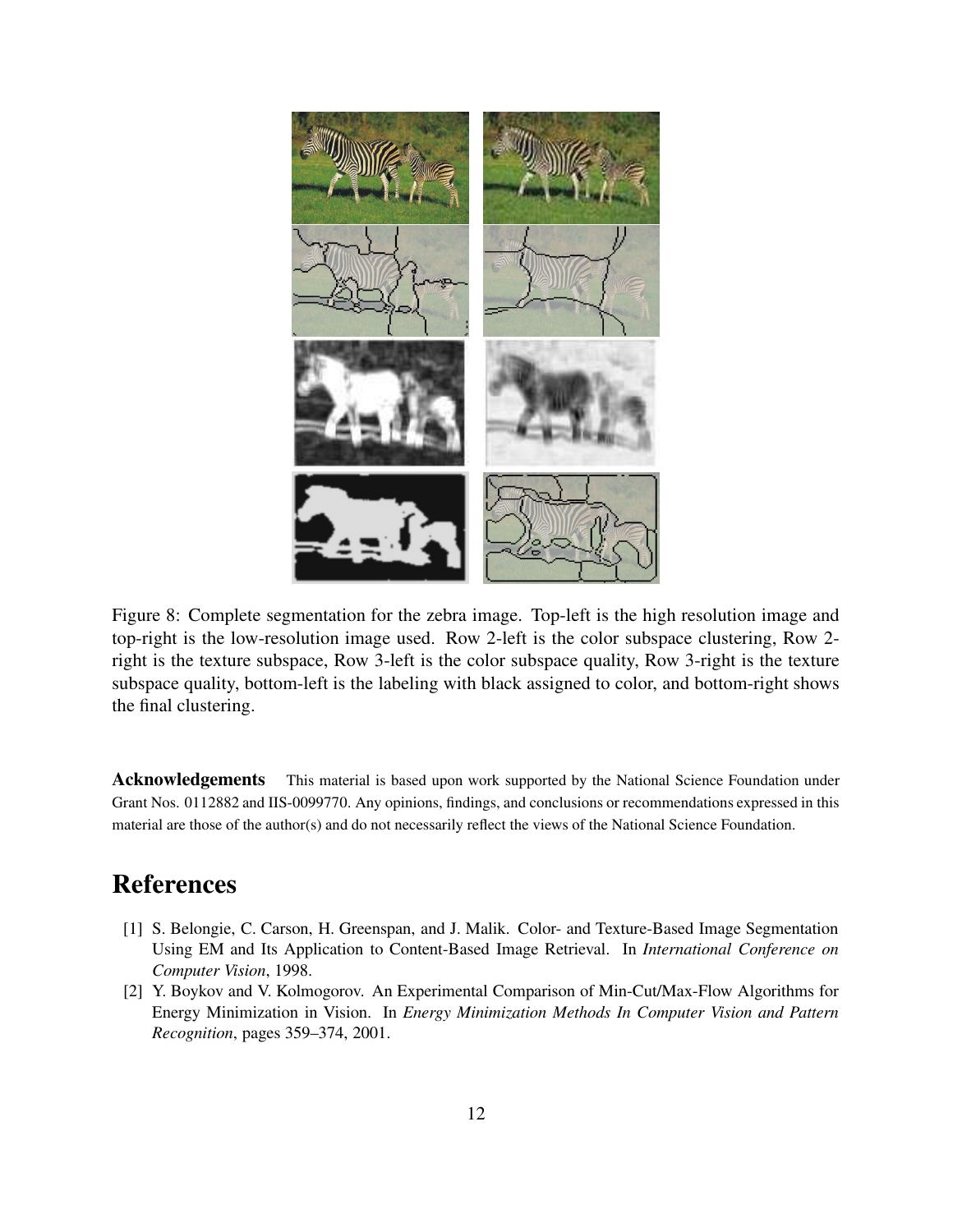- [3] Y. Boykov, O. Veksler, and R. Zabih. Fast Approximate Energy Minimization via Graph Cuts. *IEEE Transactions on Pattern Analysis and Machine Intelligence*, 23(11):1222–1239, 2001.
- [4] J. Chen, T. Pappas, A. Mojsilovic, and B. Rogowitz. Adaptive Image Segmentation Based on Color and Texture. In *Proceedings on International Conference on Image Processing (ICIP)*, 2002.
- [5] J. J. Corso, M. Dewan, and G. D. Hager. Image Segmentation Through Energy Minimization Based Subspace Fusion. In *Proceedings of International Conference on Pattern Recognition (ICPR)*, 2004.
- [6] D. Field. Relations Between the Statistics of Natural Images and the Response Properties of Cortical Cells. *Journal of The Optical Society of America*, 4(12):2379–2394, 1987.
- [7] B. Goldlucke and M. A. Magnor. Joint 3D-Reconstruction and Background Separation in Multiple Views using Graph Cuts. In *IEEE Conference on Computer Vision and Pattern Recognition*, pages 683–688, 2003.
- [8] A. K. Jain, M. N. Murty, and P. J. Flynn. Data Clustering: A Review. *ACM Computing Surveys*, 31(3):264–323, 1999.
- [9] V. Kolmogorov and R. Zabih. Multicamera Scene Reconstruction via Graph-Cuts. In *European Conference on Computer Vision*, pages 82–96, 2002.
- [10] V. Kolmogorov and R. Zabih. What Energy Functions Can Be Minimized via Graph Cuts? In *European Conference on Computer Vision*, volume 3, pages 65–81, 2002.
- [11] J. Malik, S. Belongie, J. Shi, and T. Leung. Textons, Contours, and Regions: Cue Combination in Image Segmentation. In *International Conference on Computer Vision*, 1999.
- [12] J. Shi and J. Malik. Normalized Cuts and Image Segmentation. *IEEE Transactions on Pattern Analysis and Machine Intelligence*, 22(8):888–905, 2000.
- [13] Y. Weiss. Segmentation Using Eigenvectors: A Unifying View. *International Conference on Computer Vision*, 2:975–982, 1999.